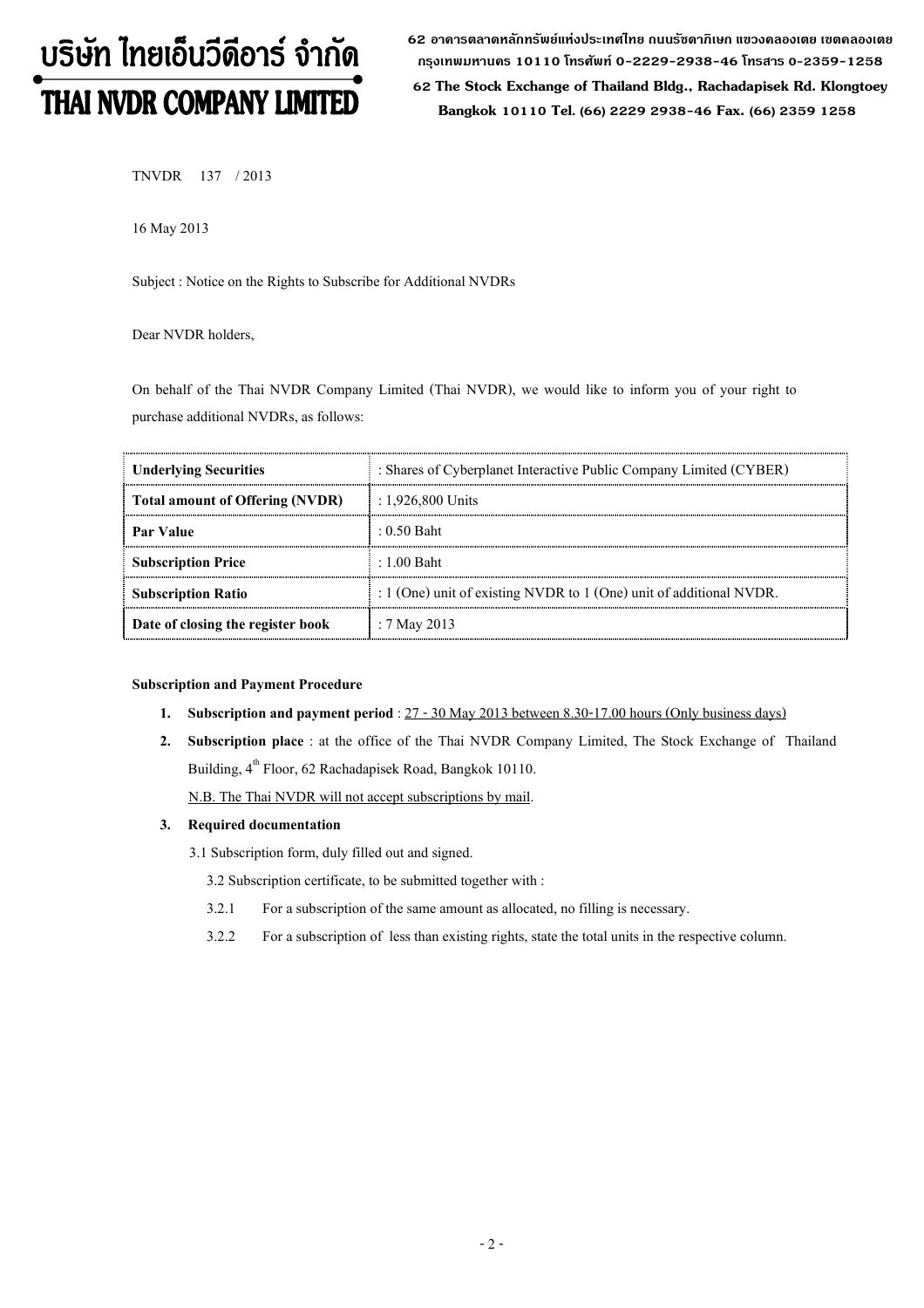### 4. Payment

Subscription for full entitlement or less than the entitlement, please make payment by *money transfer* within 30 May 2013, NVDR holders shall transfer the payment to "Globlex Securities Co., Ltd For Subscription?, account number 155-3-00030-1, current account, The Siam Commercial Bank Public Company Limited, Wireless Road branch.

5. If NVDR holders fail to exercise their rights or make a payment within the allotted time schedule, it shall be deemed that such NVDR holders do not wish to exercise their subscription rights. Thai NVDR shall thus regard the subscription as being void.

Should you need any further information, please do not hesitate to contact Thai NVDR Company Limited at 02-229-2800 Ext. 2938-46.

Sincerely yours, Thai NVDR Company Limited

Pidaya Clarchaya

(Pichaya Chomchaiya) Head Depository Department The Stock Exchange of Thailand

Enclosure : 1. Subscription Form for NVDR Right Issues 2. Subscription Certificate